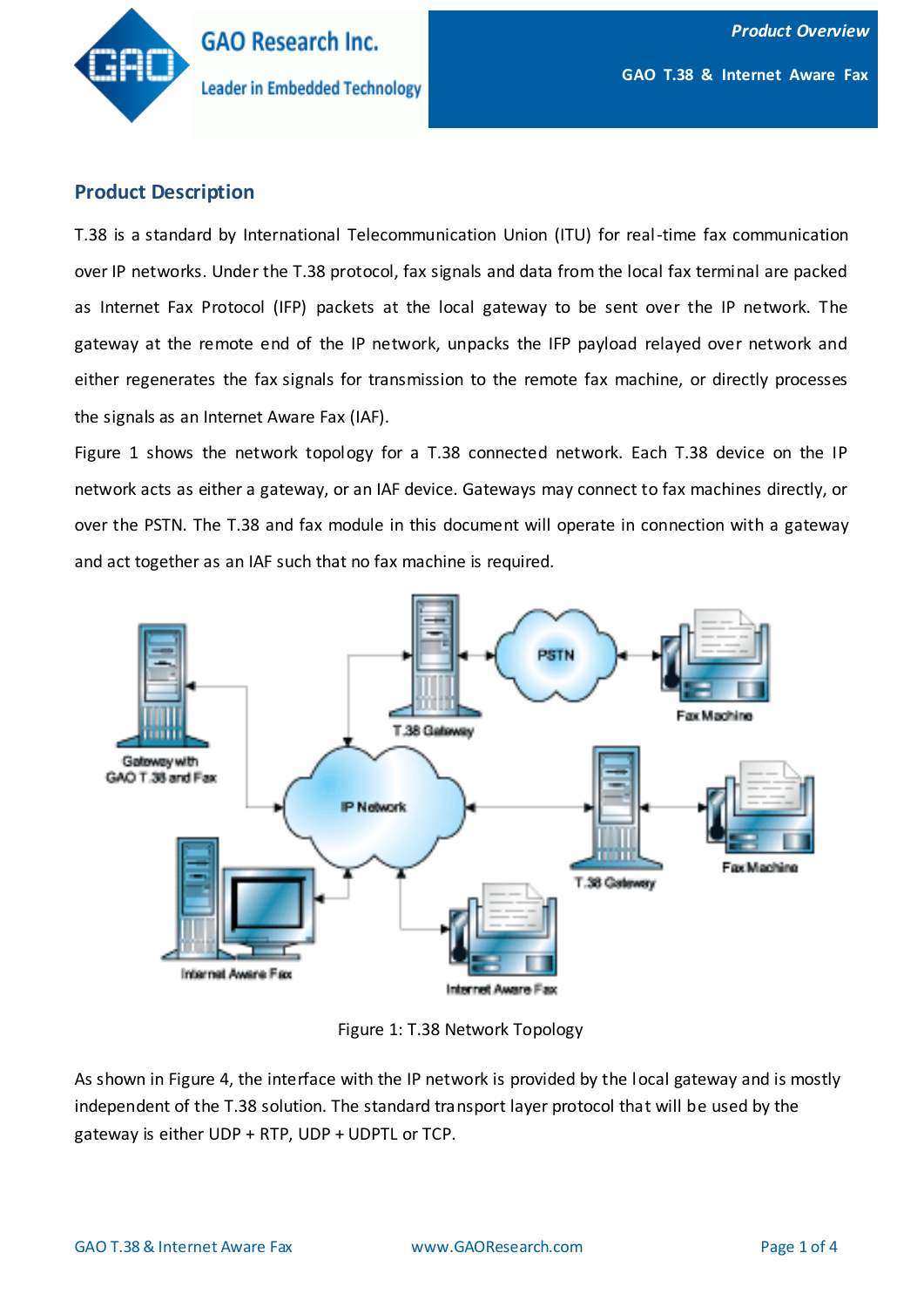

### **TCP Sessions**

In a TCP session, the GAO T.38 solution will exchange IFP packets with the application that is the TCP payload as shown in Figure 2. It is the responsibility of the TCP stack to create or remove the TCP and IP headers, and to ensure proper delivery and error correction of the TCP packet.

| IP Header | <b>TCP Header</b> | <b>IFP Packet</b>   |
|-----------|-------------------|---------------------|
|           |                   |                     |
|           |                   | Handled by GAO T.38 |



#### **UDP Sessions**

In a UDP session, the GAO T.38 solution will exchange packets with the application that contains UDPTL headers, the IFP packet and either UDPTL redundancy or UDPTL forward error correction. These packets are the UDP payload as shown in Figure 3. It is the responsibility of the UDP stack to create or remove the UDP and IP headers, and to handle any other UDP based protocols such as RTP. The GAO T.38 solution will handle packet re-ordering and error detection or correction in the UDPTL module as per the T.38 standard.

| IP Header | <b>UDP Header</b> | <b>UDPTL Header</b> | IFP Packet + Redundancy or FEC |
|-----------|-------------------|---------------------|--------------------------------|
|           |                   |                     |                                |
|           |                   | Handled by GAO T.38 |                                |

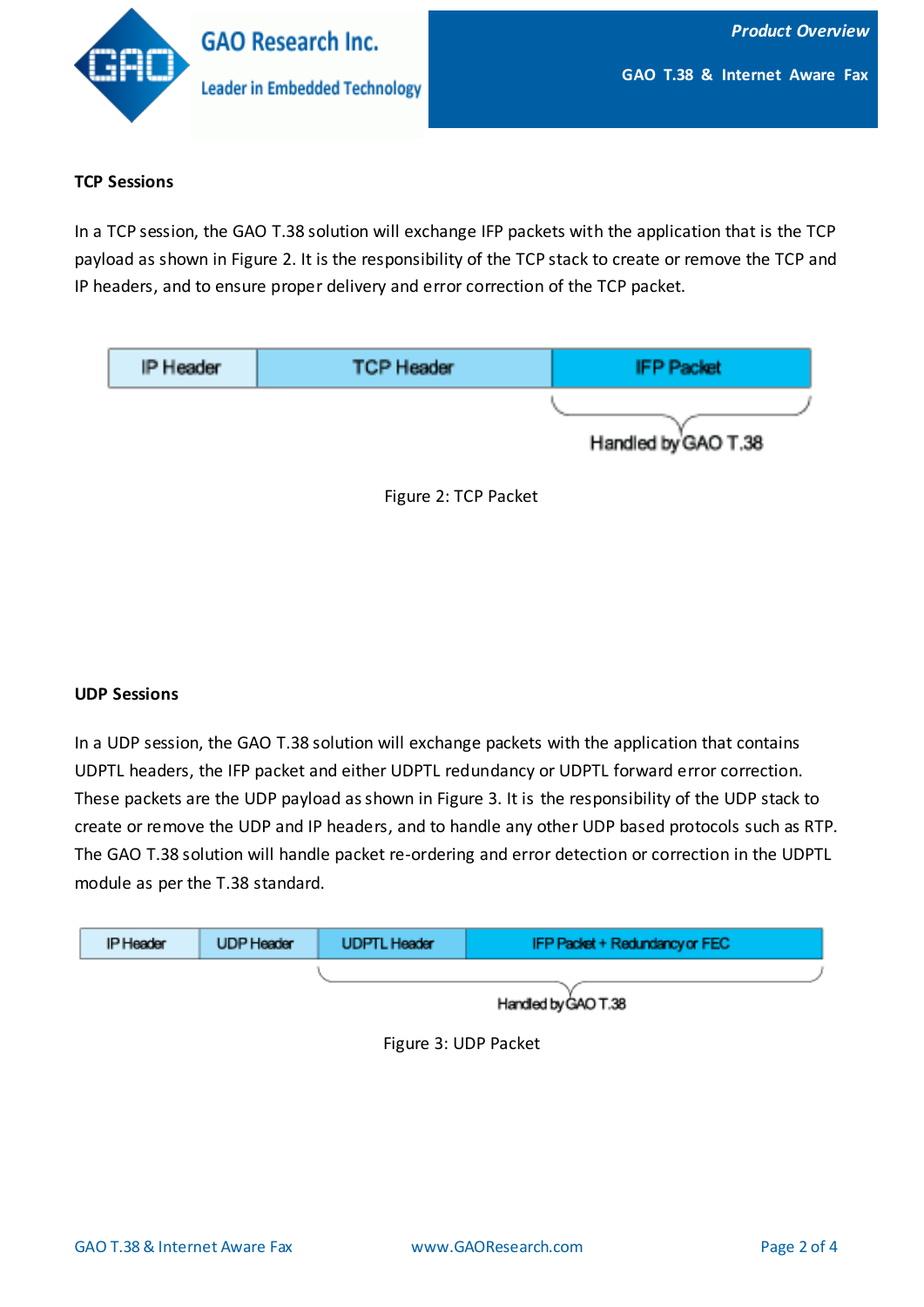

#### **Session Initiation**

Session initiation is not included in T.38, and must be provided external to the GAO T.38 solution. Standard session initiation protocols include SIP + SDP, and H.323. The GAO T.38 solution has an interface that allows SDP to be configured for initiating a T.38 session with SIP + SDP according to T.38 Annex D. The SIP + SDP stack works along side of the T.38 network stack to manage the session.

The image data will be supplied from a specified TIFF Class F (TIFF-F) file formatted with T.4 (MH or MR) or T.6 (MMR) data. The GAO IAF solution can convert the TIFF file between the formats to match the capabilities of the remote fax machine.